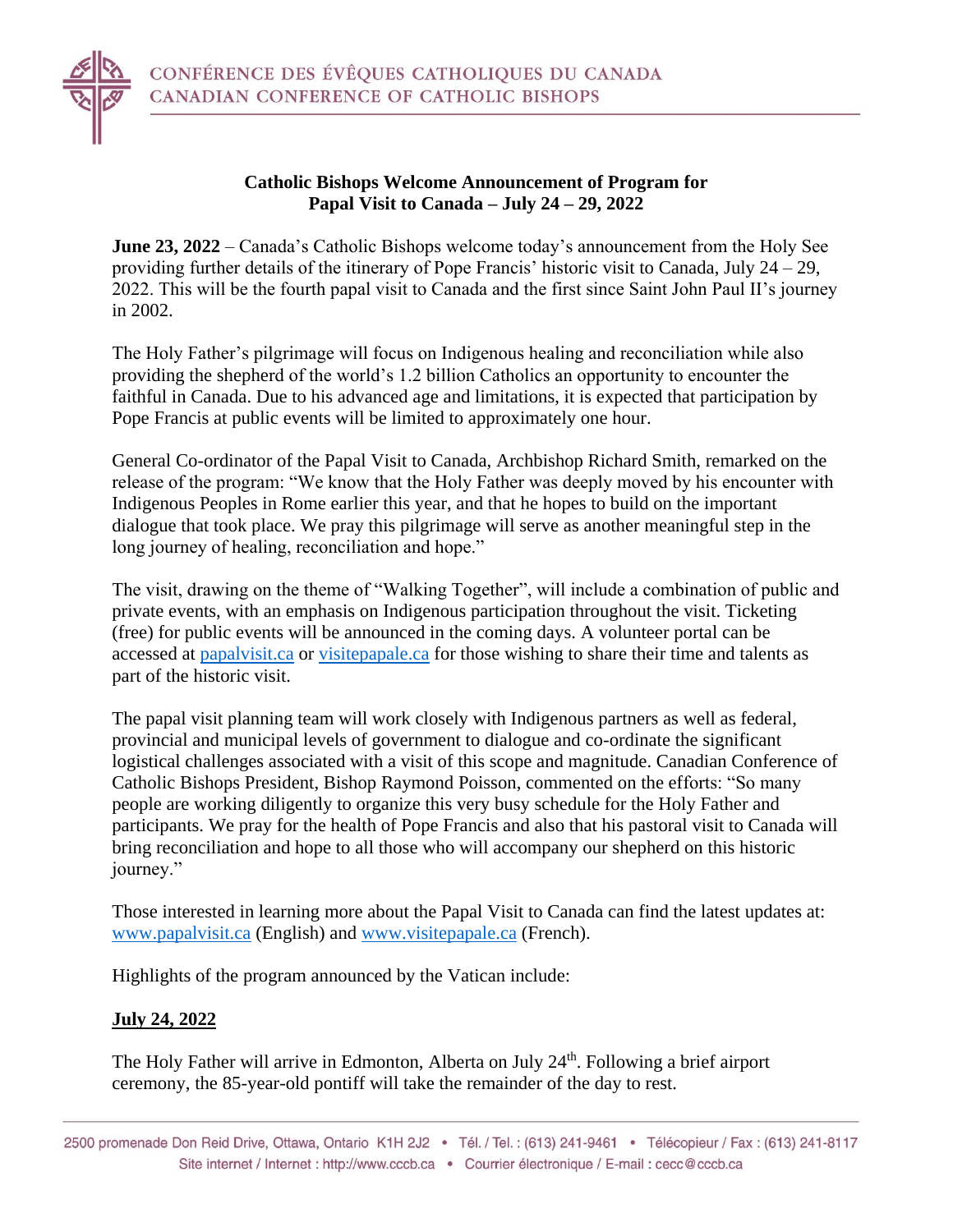## **July 25, 2022**

On July 25<sup>th</sup>, Pope Francis will visit Maskwacis, home to the former Ermineskin Residential School, one of the largest residential school sites in Canada. The Holy Father will join former residential school students from across the country as part of a formal program. Alberta is home to the largest number of former residential schools in Canada.

Later in the day, the pontiff will visit Sacred Heart Church of the First Peoples, a National Indigenous church in downtown Edmonton. Following extensive restoration after a devastating fire in 2020, the parish will re-open its doors after using a nearby school the last several years to offer hospitality, spiritual care and supportive outreach programs serving a diverse urban Indigenous community. This will be an invitation-only event.

## **July 26, 2022**

July  $26<sup>th</sup>$  is the feast of St. Anne, grandmother of Jesus, a day of particular reverence for Indigenous Catholics and often the focus of pilgrimage in various parts of the country. In an event that will be open to the public, the Holy Father will celebrate an open-air Mass at Commonwealth Stadium in Edmonton. The facility can accommodate up to 65,000 attendees for a program that will incorporate Indigenous traditions as part of the gathering.

In the early evening, the Holy Father will travel to Lac Ste. Anne, the site of an annual pilgrimage that welcomes tens of thousands of Indigenous participants from throughout Canada and the United States each year. Programming will be offered throughout the day leading up to the Holy Father's participation in a prayer service.

### **July 27, 2022**

The Holy Father will depart Edmonton for Quebec City. Upon arrival, the Pontiff will visit La Citadelle, where he will take part in private meetings. Pope Francis, as both a spiritual leader and head of state, will also offer a public address. For events in Quebec City, the public is also invited to participate at a dedicated area on the Plains of Abraham, where there will be opportunities on July 27 and 28 for Indigenous cultural expression as well as the chance to view papal events on large screens. The detailed program of activities on the Plains is being developed with Indigenous and community partners.

### **July 28, 2022**

Pope Francis will travel to Sainte-Anne-de-Beaupré, where he will celebrate Mass at one of the oldest and most popular pilgrimage sites in North America, drawing more than a million visitors to the site (including annual Indigenous pilgrimages) each year. Organizers anticipate between 10,000 and 15,000 guests may attend with space for guests both inside and outside the basilica.

Later in the day, His Holiness will meet with bishops, priests, seminarians, consecrated men and women as well as those who work in various church ministries, as is customary with most papal visits. The pope will have the remainder of the evening for rest while a dinner focused on friendship and ongoing dialogue will bring together Indigenous leaders from Eastern Canada and representatives of the Catholic Bishops of Canada.